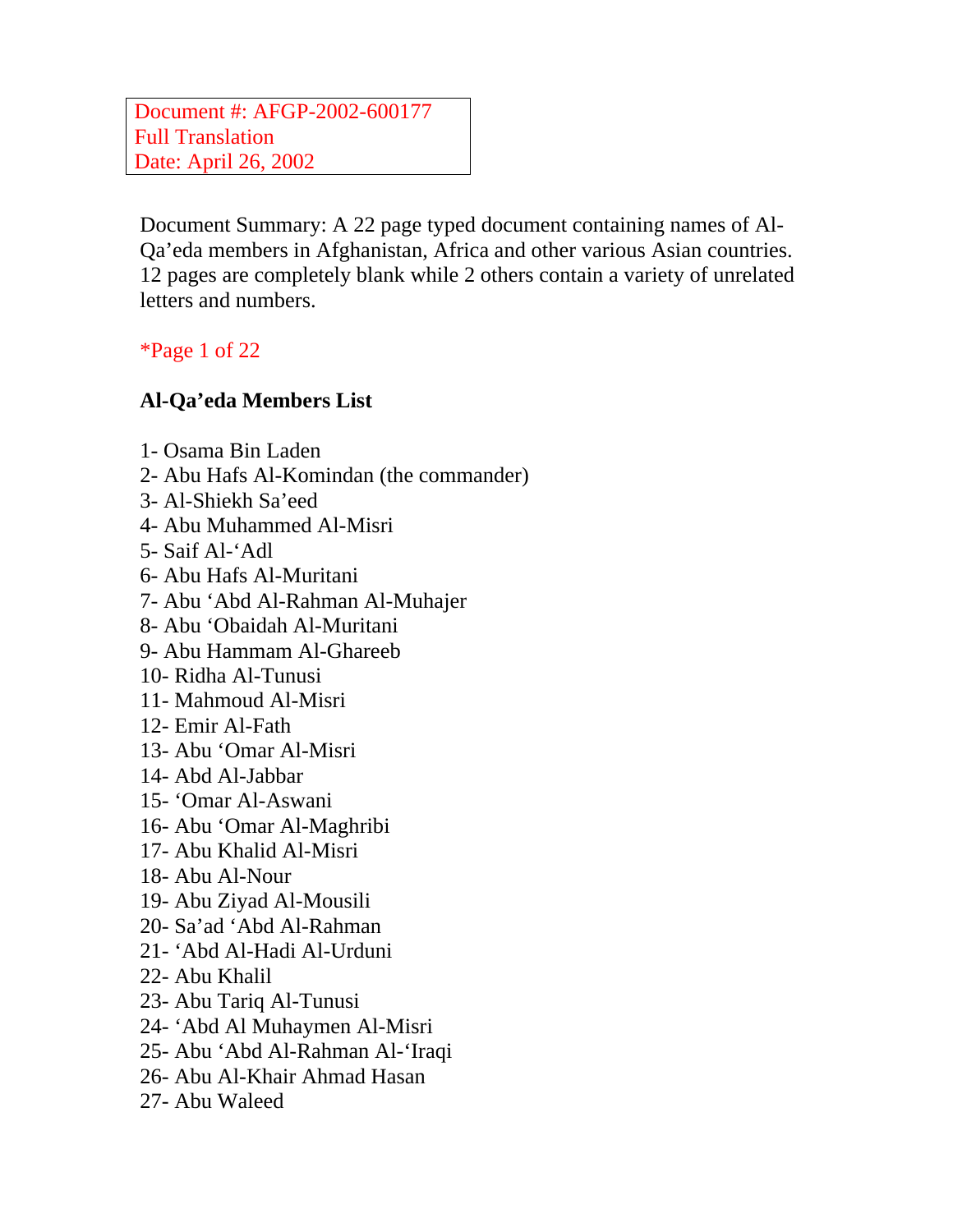- 28- 'Abd Al-Mu'ez 29- Salem 30- Abu Zaid Al-Tunusi 31- Abu Al-Faraj Al-Libi 32- Abu Huthayfah Al-Abi 33- Al-Zubair 34- Abu Ayoub Al-Sudani 35- Abu Hafs Al-Husaini
- 36- (Blank) no name given

\*Page 2 of 22

This page is blank

\*Page 3 of 22

### **Name of Members in Afghanistan:**

(TC: The following letters, numbers and words appear) a, 8, D, Q, d' ' dd' ' ' ' F ' \$ ) ; 'U – 0DQ # ) DQ, DQ  $'$  –g ' h ' 4 4 j 4 1 ' ' ' S Qandahar. **Collaborators** Khost Chull 'F '\$

\*Page 4 of 22

This page is blank

### \*Page 5 of 22

37- 'Abd Al-Muhaymen Al-'Iraqi 38-(Blank) no name given 39-Abu Hafs Al-'Arab 40-Abu Umamah 41-43- (Blank) no names given 44-Shaddad Mus'aab Al-Badawi 45- Ghareeb 46- Abu Muhammed Al-Qatari Mu'aath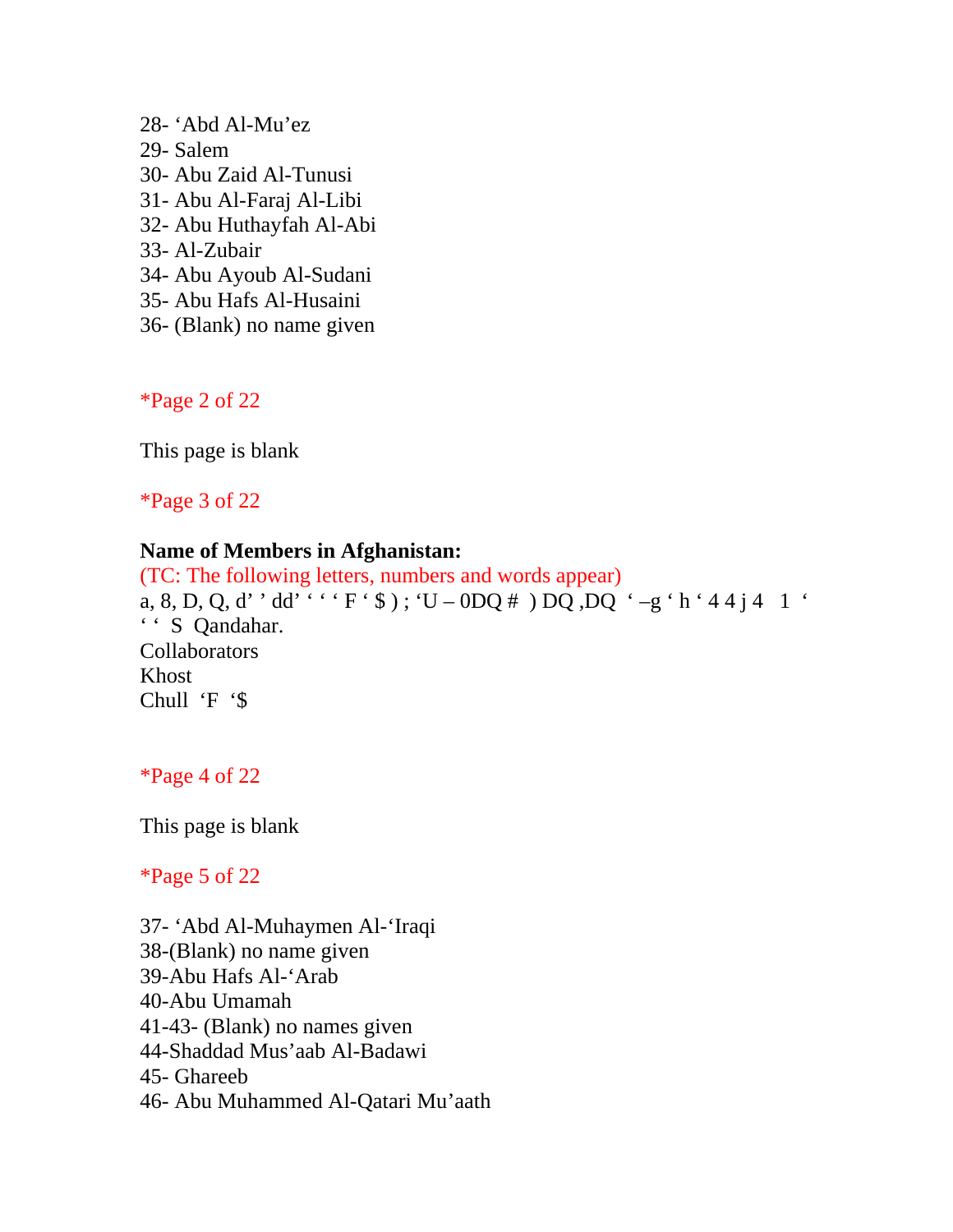- 47- Salem Al-Shareef
- 48- 'Azzam
- 49- Abu Hu'zaiyfah Al-Tabuki
- 50- Al-Hajj Muhammed
- 51- Abu Jandale
- 52- Abu Osama Al-Waeli
- 53- 62 (Blank) no names given
- 63- Abu 'Abdullah Al-Mousili
- 64- Abu Yaser Al-Jazairi
- 65- Abu Al-Harith
- 66- Sa'ad Bin Laden
- 67- 'Omar Bin Laden
- 68-72 (Blank) no names given

# **Name of Members in Afghanistan:**

(TC: Again, unrelated letters and numbers appear at the bottom of this page).

\*Pages  $(6 - 8)$  of 22

These pages are blank

\*Page 9 of 22

(TC: The following letters, numbers and words appear) 'U - @DQ,DQ 'P '@j ' ' ' 9 o 8 1  $\frac{1}{2}$  ' S Kabul – Jalalabad – bachelors – Pakistan – young men.

# **Names of Members in Africa**

1- Abu Ibrahim Al-'Iraqi 2- Hamza Al-Libi 3- Abu Na'eem 4- Talha Al-Sudani 5- Abu Ahmed Maghawiri 6- Abu 'Omar Al-Sudani 7- Abu Talal 8- Al-Miqdad Al-Libi 9- Abu Khadijah Al-'Iraqi 10- Muhammed Al-Fatih 11- 'Adb Al-Raouf Al-Mughrabi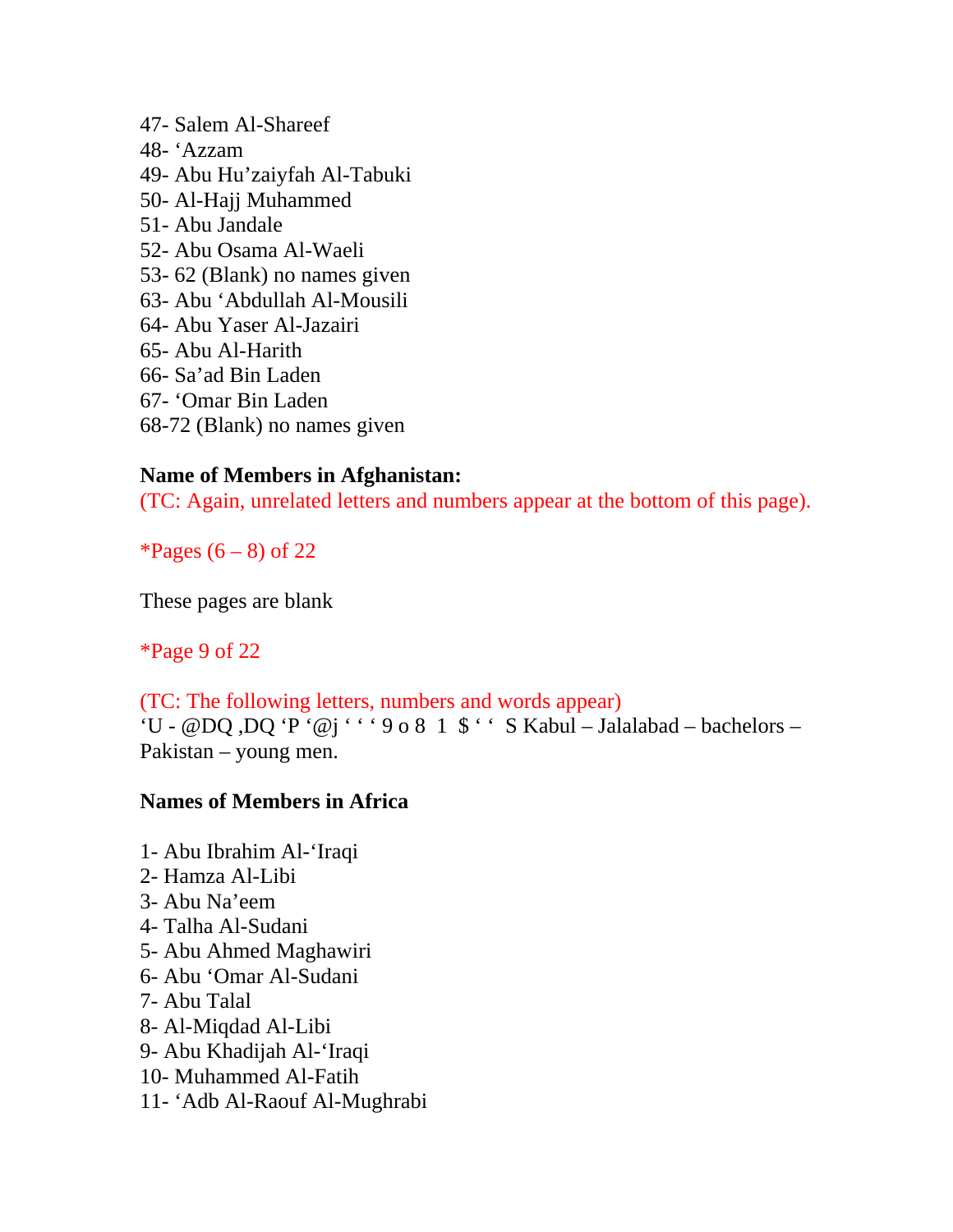### \*Page 10 of 22

This page is blank

## \*Page 11 of 22

- 12- Abu Hammam Al-Bakri
- 13- Mus'aab Al-Sudani
- 14- Abu Al-'Abbas Al-Sudani
- 15- Abu Baseer Al-Lubnani
- 16- Hamza Al-Sudani
- 17- 'Abul Salam Al-Libi
- 18- Abu Al-Hussein Al-Libi
- 19- Abu Majed
- 20- Abu Israa'
- 21- Abu Bakr Al-Maghribi
- 22- Abu Marwan Al-Zawl
- 23- Abu Bilal Al-Sudani
- 24- Abu Hafs Al-Mansouri
- 25- Abu Dujanah Al-Misri
- 26- Faysal Al-Tunusi
- 27- Abu 'Aamer
- 28- 'Abd Al-Sabour Wadea'
- 29- Abu Jihad Al-Noubi
- 30- Shu'aib
- 31- Tawfeeq
- 32- Marwan Al-Filistini
- 33- Abu Al-Fadhl Al-Qamari
- 34-36- (Blank) no names given

### \*Page 12 of 22

This page is blank

### \*Page 13 of 22

(TC: The following appear in this page) Name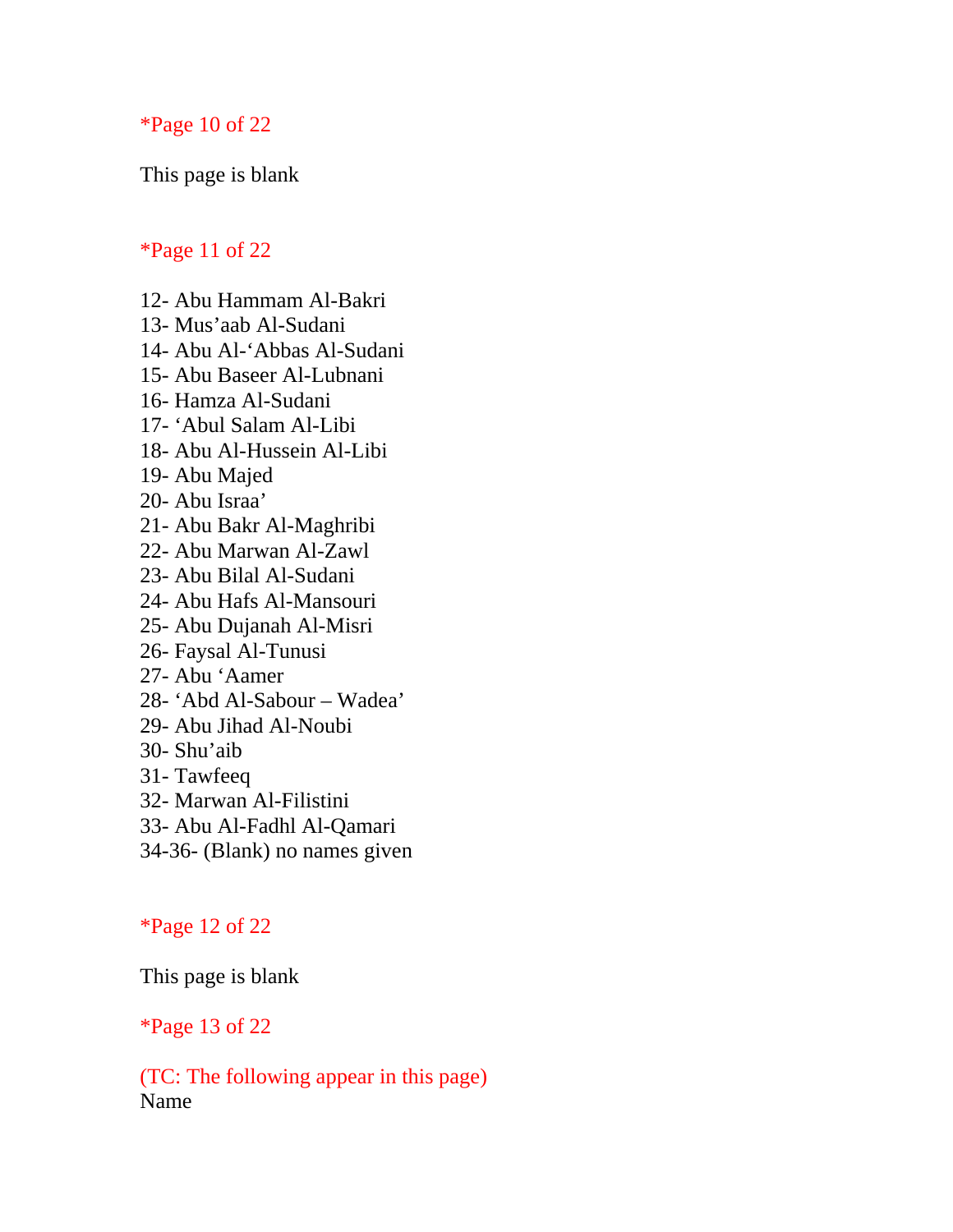In the Sudan Captured by the Egyptian government Kenya Al- Jazirah (Saudi Arabia)

# \*Page 14 of 22

This page is blank

### \*Page 15 of 22

(TC: The following country names appear in this page) Yemen Jordan Chechnya Syria Turkey

# **Name List of Personnel in Asia**

1-'Abd Al-Khaliq Al-Sini 2-Muwahid 3-Abu Al-Battar 4-Abu Thumamah Al-'Asiri 5-Abu Ahmed Al-Harbi 6-'Abd Al-Salam Al-'Otaibi 7-'Ezuddin - Abu Saleh 8-Khalifa 9-Abu Al-Shaheed Al-'Asiri 10-13- (Blank) no names given 14- Abu Al-Tufail 15- Abu Dujanah Al-'Amoudi 16- Abu 'Asem 17- Abu Wa'el 18- Mahmoud Hussein 19- Ahmed Hasan

# \*Page 16 of 22

This page is blank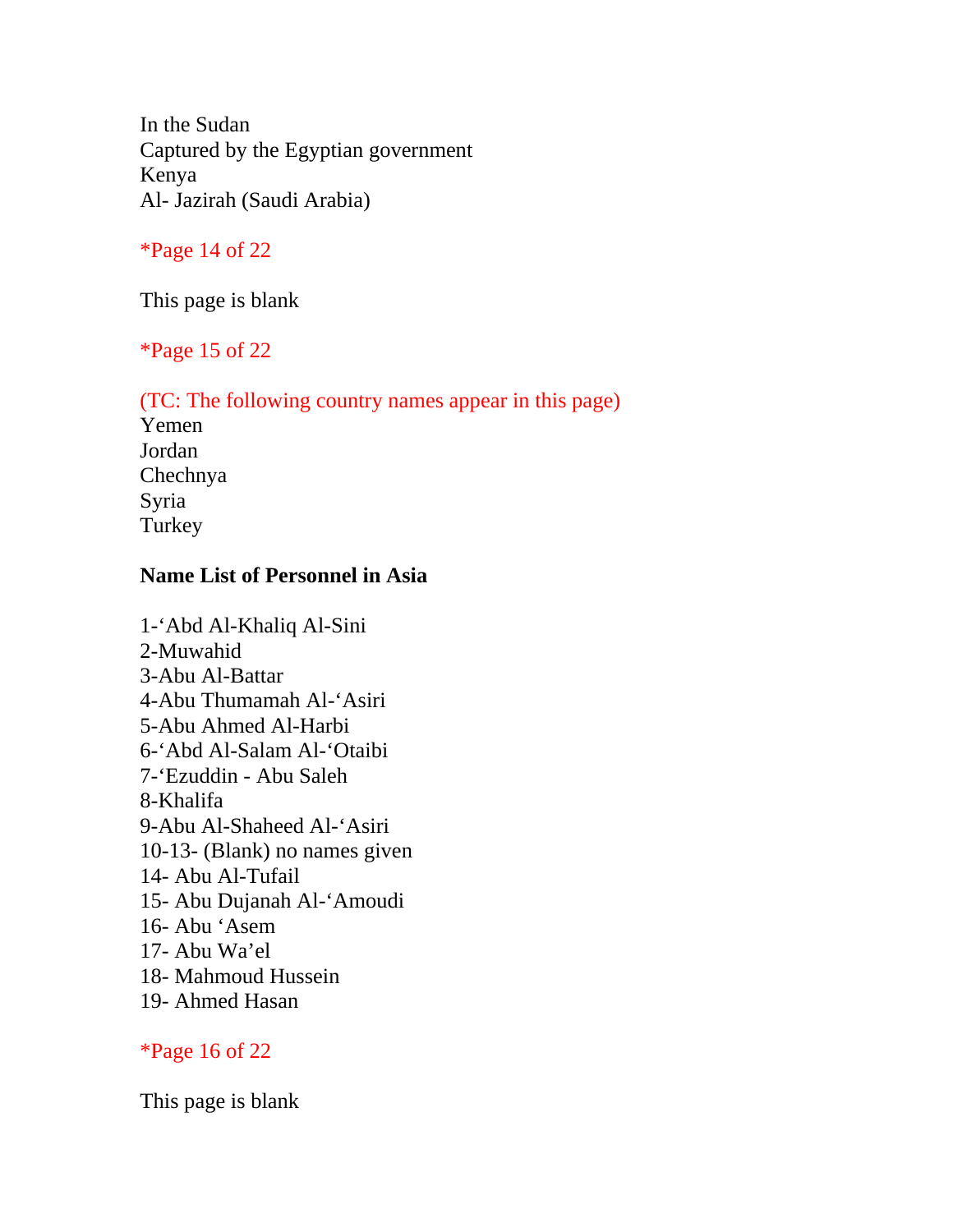### \*Page 17 of 22

- 20- (Blank) no name given
- 21- Mus'aab Al-Sharkasi
- 22- Huthayfah Al-Urduni
- 23- Talha Al-Sharkasi
- 24- Hamza Al-Urduni
- 25- Abu Islam
- 26- Abu Ahmed Al-Maghribi
- 27- Abu Suhaib Al-Misri
- 28- 29- (Blank) no name given
- 30- Abu Al-Dardaa' Al-Libi
- 31- Abu Al-Yusr
- 32-34- (Blank) no names given
- 35- Abu Ayoub Al-'Iraqi
- 36- (Blank) no name given

\*Page 18 of 22

This page is blank

# \*Page 19 of 22

(TC: I believe the following data is linked to the list of names on page 21)

- 1- Died in the year (----) in Victoria Lake
- 2- Martyred in Chechnya
- 3- Martyred in Chechnya
- 4- Martyred in Chechnya
- 5- Martyred in Chechnya
- 6- Martyred in Chechnya
- 7- Martyred in Chechnya
- 8- Martyred in Algeria
- 9- Martyred in Kabul
- 10- Martyred in Kabul
- 11- Martyred in Kabul in November
- 12- Missing in Action against Ahmed Shah Mas'oud
- 13- Missing in Action against Ahmed Shah Mas'oud